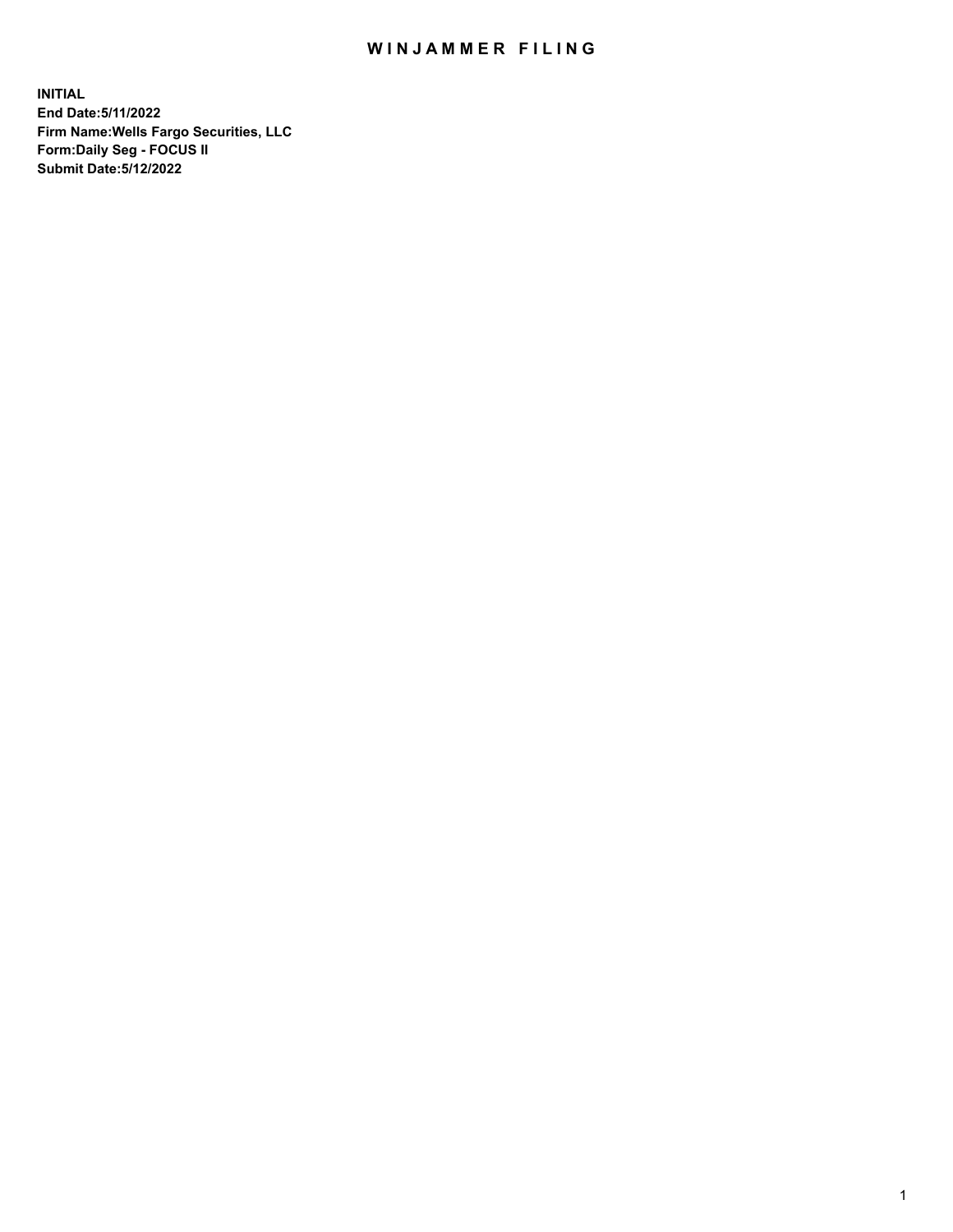**INITIAL End Date:5/11/2022 Firm Name:Wells Fargo Securities, LLC Form:Daily Seg - FOCUS II Submit Date:5/12/2022 Daily Segregation - Cover Page**

| Name of Company                                                                                                                                                                                                                                                                                                                | <b>Wells Fargo Securities LLC</b>                          |
|--------------------------------------------------------------------------------------------------------------------------------------------------------------------------------------------------------------------------------------------------------------------------------------------------------------------------------|------------------------------------------------------------|
| <b>Contact Name</b>                                                                                                                                                                                                                                                                                                            | <b>James Gnall</b>                                         |
| <b>Contact Phone Number</b>                                                                                                                                                                                                                                                                                                    | 917-699-6822                                               |
| <b>Contact Email Address</b>                                                                                                                                                                                                                                                                                                   | james.w.gnall@wellsfargo.com                               |
| FCM's Customer Segregated Funds Residual Interest Target (choose one):<br>a. Minimum dollar amount: ; or<br>b. Minimum percentage of customer segregated funds required:% ; or<br>c. Dollar amount range between: and; or<br>d. Percentage range of customer segregated funds required between:% and%.                         | 105,000,000<br><u>0</u><br>0 <sub>0</sub><br>00            |
| FCM's Customer Secured Amount Funds Residual Interest Target (choose one):<br>a. Minimum dollar amount: ; or<br>b. Minimum percentage of customer secured funds required:%; or<br>c. Dollar amount range between: and; or<br>d. Percentage range of customer secured funds required between:% and%.                            | 30,000,000<br><u>0</u><br>0 <sub>0</sub><br>0 <sub>0</sub> |
| FCM's Cleared Swaps Customer Collateral Residual Interest Target (choose one):<br>a. Minimum dollar amount: ; or<br>b. Minimum percentage of cleared swaps customer collateral required:% ; or<br>c. Dollar amount range between: and; or<br>d. Percentage range of cleared swaps customer collateral required between:% and%. | 355,000,000<br><u>0</u><br>00<br>00                        |

Attach supporting documents CH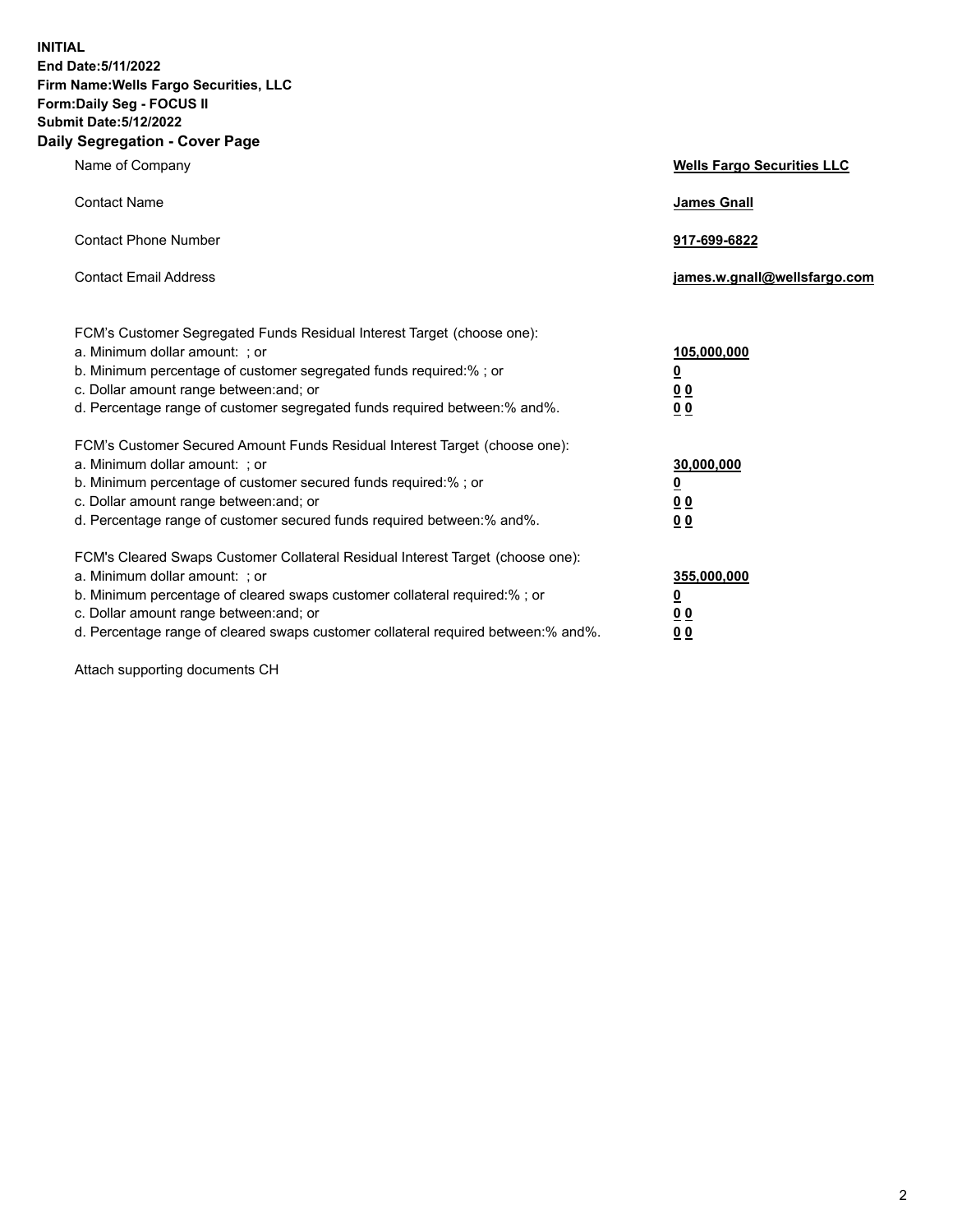**INITIAL End Date:5/11/2022 Firm Name:Wells Fargo Securities, LLC Form:Daily Seg - FOCUS II Submit Date:5/12/2022**

## **Daily Segregation - Secured Amounts**

|          | Foreign Futures and Foreign Options Secured Amounts                                                        |                                  |
|----------|------------------------------------------------------------------------------------------------------------|----------------------------------|
|          | Amount required to be set aside pursuant to law, rule or regulation of a foreign                           | $0$ [7305]                       |
|          | government or a rule of a self-regulatory organization authorized thereunder                               |                                  |
| 1.       | Net ledger balance - Foreign Futures and Foreign Option Trading - All Customers                            |                                  |
|          | A. Cash                                                                                                    | 612, 108, 553 [7315]             |
|          | B. Securities (at market)                                                                                  | 382,926,146 [7317]               |
| 2.       | Net unrealized profit (loss) in open futures contracts traded on a foreign board of trade                  | <u>-223,823,105</u> [7325]       |
| 3.       | Exchange traded options                                                                                    |                                  |
|          | a. Market value of open option contracts purchased on a foreign board of trade                             | 170,715 [7335]                   |
|          | b. Market value of open contracts granted (sold) on a foreign board of trade                               | $0$ [7337]                       |
| 4.       | Net equity (deficit) (add lines 1. 2. and 3.)                                                              | 771,382,309 [7345]               |
| 5.       | Account liquidating to a deficit and account with a debit balances - gross amount                          | 60,309,471 [7351]                |
|          | Less: amount offset by customer owned securities                                                           | -60,268,163 [7352] 41,308 [7354] |
| 6.       | Amount required to be set aside as the secured amount - Net Liquidating Equity                             | 771,423,617 [7355]               |
|          | Method (add lines 4 and 5)                                                                                 |                                  |
| 7.       | Greater of amount required to be set aside pursuant to foreign jurisdiction (above) or line                | 771,423,617 [7360]               |
|          | 6.                                                                                                         |                                  |
|          | FUNDS DEPOSITED IN SEPARATE REGULATION 30.7 ACCOUNTS                                                       |                                  |
| 1.       | Cash in banks                                                                                              |                                  |
|          | A. Banks located in the United States                                                                      | 80,349,584 [7500]                |
|          | B. Other banks qualified under Regulation 30.7                                                             | 45,096,548 [7520] 125,446,132    |
|          |                                                                                                            | [7530]                           |
| 2.       | <b>Securities</b>                                                                                          |                                  |
|          | A. In safekeeping with banks located in the United States                                                  | 502,440,673 [7540]               |
|          | B. In safekeeping with other banks qualified under Regulation 30.7                                         | 0 [7560] 502,440,673 [7570]      |
| 3.       | Equities with registered futures commission merchants                                                      |                                  |
|          | A. Cash                                                                                                    | -103,435,188 [7580]              |
|          | <b>B.</b> Securities                                                                                       | 60,485,473 [7590]                |
|          | C. Unrealized gain (loss) on open futures contracts                                                        | 124,518,096 [7600]               |
|          | D. Value of long option contracts                                                                          | 19 [7610]                        |
|          | E. Value of short option contracts                                                                         | 0 [7615] 81,568,400 [7620]       |
| 4.       | Amounts held by clearing organizations of foreign boards of trade                                          |                                  |
|          | A. Cash                                                                                                    |                                  |
|          | <b>B.</b> Securities                                                                                       | $0$ [7640]<br>$0$ [7650]         |
|          | C. Amount due to (from) clearing organization - daily variation                                            | $0$ [7660]                       |
|          | D. Value of long option contracts                                                                          | $0$ [7670]                       |
|          | E. Value of short option contracts                                                                         | 0 [7675] 0 [7680]                |
| 5.       |                                                                                                            |                                  |
|          | Amounts held by members of foreign boards of trade<br>A. Cash                                              | 481,179,964 [7700]               |
|          | <b>B.</b> Securities                                                                                       | $0$ [7710]                       |
|          | C. Unrealized gain (loss) on open futures contracts                                                        | -290,984,005 [7720]              |
|          | D. Value of long option contracts                                                                          |                                  |
|          |                                                                                                            | 170,696 [7730]                   |
| 6.       | E. Value of short option contracts                                                                         | 0 [7735] 190,366,655 [7740]      |
|          | Amounts with other depositories designated by a foreign board of trade                                     | 0 [7760]                         |
| 7.<br>8. | Segregated funds on hand                                                                                   | $0$ [7765]                       |
| 9.       | Total funds in separate section 30.7 accounts                                                              | 899,821,860 [7770]               |
|          | Excess (deficiency) Set Aside for Secured Amount (subtract line 7 Secured Statement<br>Page 1 from Line 8) | 128,398,243 [7380]               |
| 10.      |                                                                                                            |                                  |
|          | Management Target Amount for Excess funds in separate section 30.7 accounts                                | 30,000,000 [7780]                |

11. Excess (deficiency) funds in separate 30.7 accounts over (under) Management Target **98,398,243** [7785]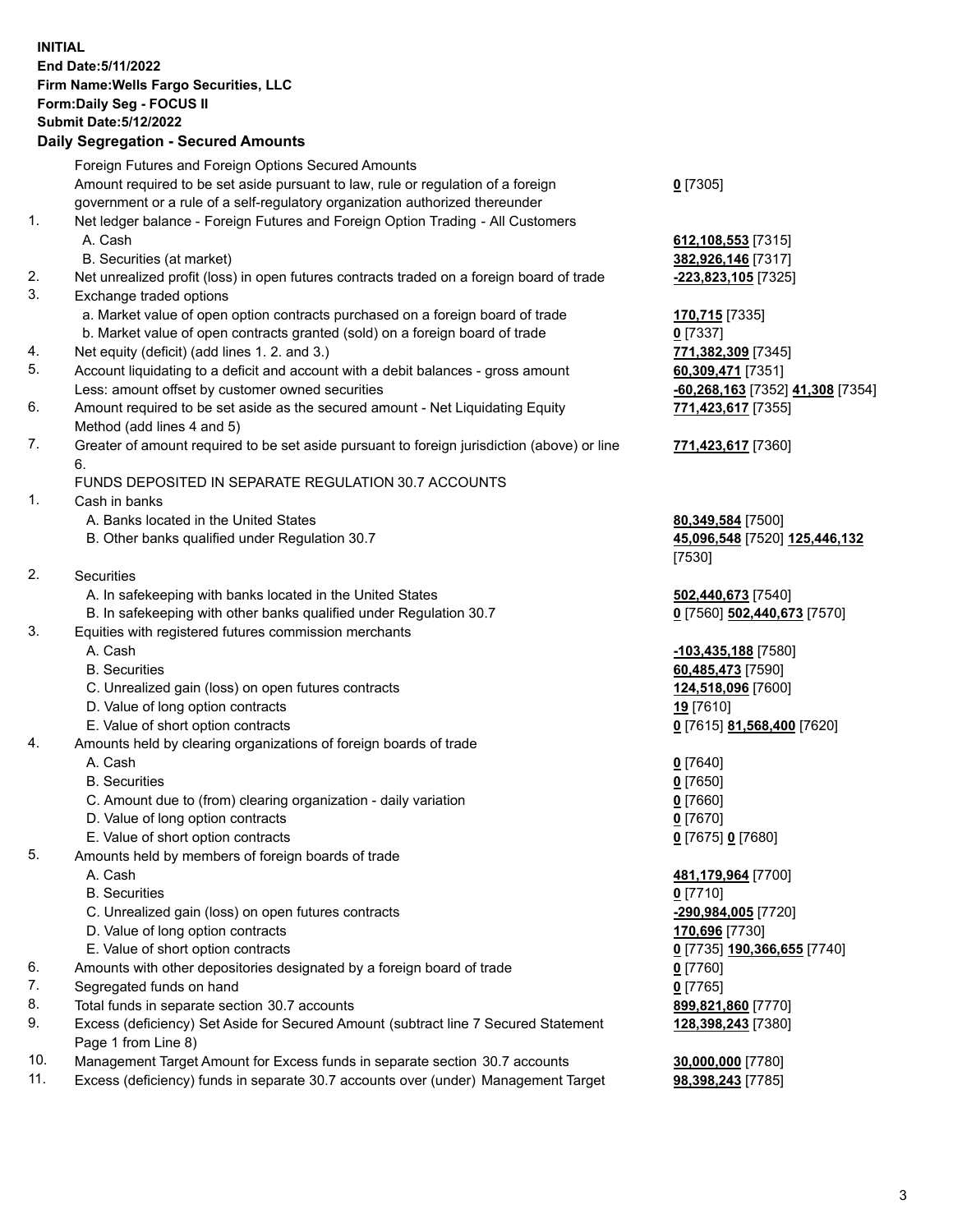**INITIAL End Date:5/11/2022 Firm Name:Wells Fargo Securities, LLC Form:Daily Seg - FOCUS II Submit Date:5/12/2022 Daily Segregation - Segregation Statement** SEGREGATION REQUIREMENTS(Section 4d(2) of the CEAct) 1. Net ledger balance A. Cash **2,227,031,684** [7010] B. Securities (at market) **1,803,161,141** [7020] 2. Net unrealized profit (loss) in open futures contracts traded on a contract market **2,026,724,845** [7030] 3. Exchange traded options A. Add market value of open option contracts purchased on a contract market **6,106,240,441** [7032] B. Deduct market value of open option contracts granted (sold) on a contract market **-6,031,301,645** [7033] 4. Net equity (deficit) (add lines 1, 2 and 3) **6,131,856,466** [7040] 5. Accounts liquidating to a deficit and accounts with debit balances - gross amount **131,333,718** [7045] Less: amount offset by customer securities **-131,318,669** [7047] **15,049** [7050] 6. Amount required to be segregated (add lines 4 and 5) **6,131,871,515** [7060] FUNDS IN SEGREGATED ACCOUNTS 7. Deposited in segregated funds bank accounts A. Cash **126,539,483** [7070] B. Securities representing investments of customers' funds (at market) **510,369,624** [7080] C. Securities held for particular customers or option customers in lieu of cash (at market) **139,113,472** [7090] 8. Margins on deposit with derivatives clearing organizations of contract markets A. Cash **3,960,880,505** [7100] B. Securities representing investments of customers' funds (at market) **198,773,565** [7110] C. Securities held for particular customers or option customers in lieu of cash (at market) **1,664,047,669** [7120] 9. Net settlement from (to) derivatives clearing organizations of contract markets **-34,300,650** [7130] 10. Exchange traded options A. Value of open long option contracts **6,106,240,441** [7132] B. Value of open short option contracts **-6,031,301,645** [7133] 11. Net equities with other FCMs A. Net liquidating equity **0** [7140] B. Securities representing investments of customers' funds (at market) **0** [7160] C. Securities held for particular customers or option customers in lieu of cash (at market) **0** [7170] 12. Segregated funds on hand **0** [7150] 13. Total amount in segregation (add lines 7 through 12) **6,640,362,464** [7180] 14. Excess (deficiency) funds in segregation (subtract line 6 from line 13) **508,490,949** [7190] 15. Management Target Amount for Excess funds in segregation **105,000,000** [7194] **403,490,949** [7198]

16. Excess (deficiency) funds in segregation over (under) Management Target Amount Excess